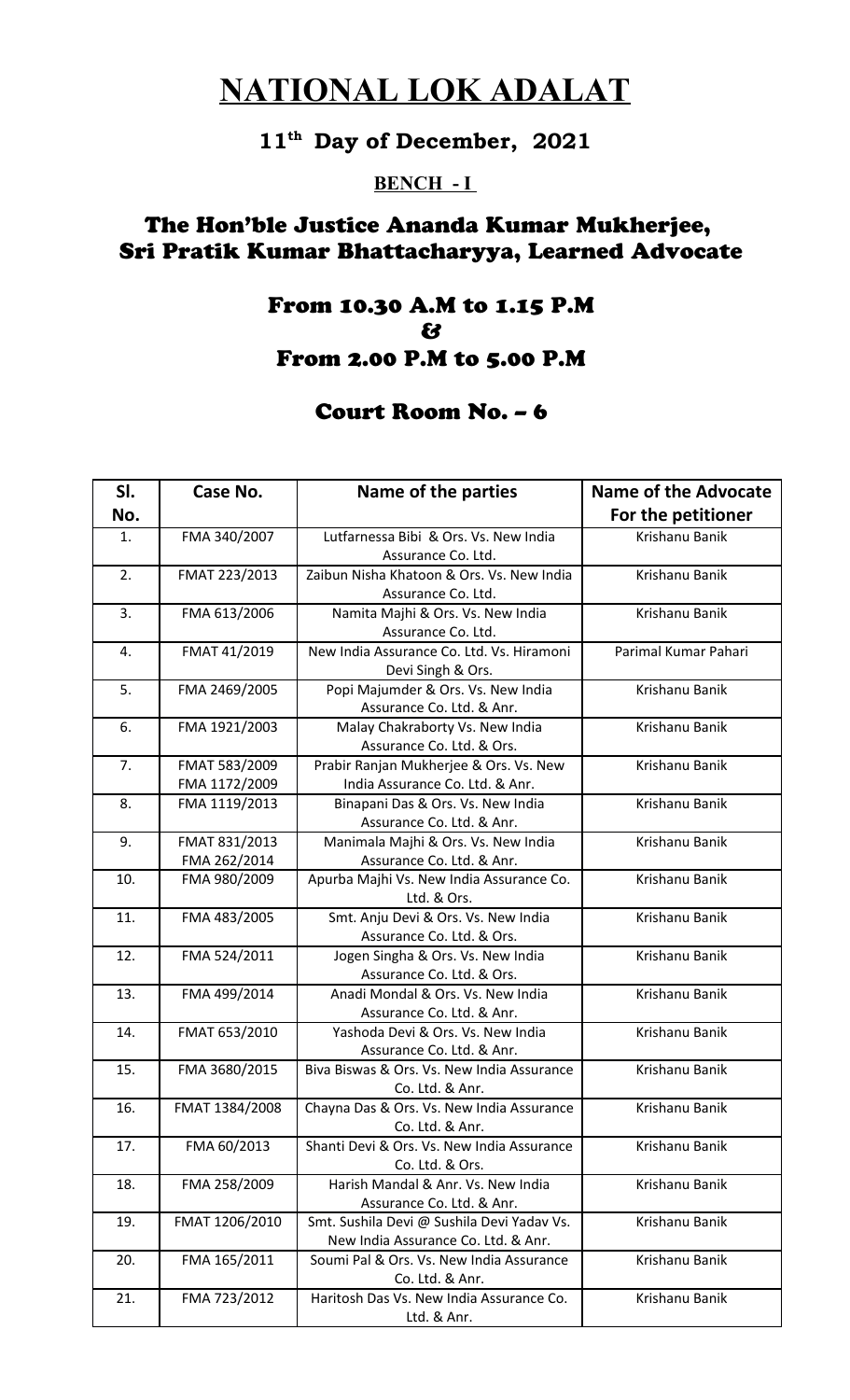| 22. | FMA 2465/2005                   | Tapasi Banerjee Vs. New India Assurance<br>Co. Ltd.                               | Krishanu Banik       |
|-----|---------------------------------|-----------------------------------------------------------------------------------|----------------------|
| 23. | FMAT 375/2013                   | Manik Singha & Anr. Vs. New India<br>Assurance Co. Ltd. & Anr.                    | Krishanu Banik       |
| 24. | FMA 982/2009                    | Hanu Oran Vs. New India Assurance Co.<br>Ltd. & Anr.                              | Krishanu Banik       |
| 25. | FMAT 738/2015                   | Mausumi Samanta & Ors. Vs. New India<br>Assurance Co. Ltd. & Anr.                 | Krishanu Banik       |
| 26. | FMAT 1291/2011                  | Kamala Sheet & Anr. Vs. New India<br>Assurance Co. Ltd. & Anr.                    | Jayanta Kumar Mondal |
| 27. | FMAT 685/2008                   | New India Assurance Co. Ltd. Vs. Rupali<br>Saha & Ors.                            | Parimal Kumar Pahari |
| 28. | FMA 5/2021                      | New India Assurance Co. Ltd. Vs. Rupa Ray<br>& Ors.                               | Parimal Kumar Pahari |
| 29. | FMA 1130/2013<br>COT 88/2013    | New India Assurance Co. Ltd. Vs.<br>Pradyumna Kumar Sahu & Ors.                   | K K Das              |
| 30. | FMA 222/2010                    | Kamala Shaw Vs. Biswapati Roy & Anr.                                              | Jayanta Kumar Mondal |
| 31. | FMA 964/2013                    | New India Assurance Co. Ltd. Vs. Smt.<br>Sashwati Chatterjee & Ors.               | Parimal Kumar Pahari |
| 32. | FMA 1278/2012                   | Saraswati Dey & Ors. Vs. New India<br>Assurance Co. Ltd. & Anr.                   | Jayanta Kumar Mondal |
| 33. | FMA 201/2011                    | Smt. Manju Pal Vs. New India Assurance<br>Co. Ltd. & Ors.                         | Jayanta Kumar Mondal |
| 34. | FMA 28/2021                     | Makor Tudu & Ors. Vs. New India<br>Assurance Co. Ltd. & Anr.                      | Jayanta Kumar Mondal |
| 35. | FMA 1090/2015                   | Santi Saudagar Vs. New India Assurance<br>Co. Ltd. & Anr.                         | Saidur Rahaman       |
| 36. | FMAT 972/2018                   | Mantaj Ali & Ors. Vs. The New India<br>Assurance Co. Ltd. & Anr.                  | Saidur Rahaman       |
| 37. | FMA 568/2006                    | Sabina Khan & Anr. Vs. The New India<br>Assurance Co. Ltd. & Anr.                 | Saidur Rahaman       |
| 38. | FMA 2132/2013                   | Shyama @ Soma Debnath (Roy)& Ors. Vs.<br>The New India Assurance Co. Ltd. & Ors.  | Saidur Rahaman       |
| 39. | FMAT 4273/2006                  | Hasina Bibi @ Begam Bibi & Ors. Vs. The<br>New India Assurance Co. Ltd.           | Saidur Rahaman       |
| 40. | FMA 4/2010                      | Md. Mannan Sk. Vs. The New India<br>Assurance Co. Ltd. & Anr.                     | Saidur Rahaman       |
| 41. | FMAT 1409/2008<br>FMA 1531/2008 | New India Assurance Co. Ltd. Vs. Anita<br>Majumder & Anr.                         | Parimal Kumar Pahari |
| 42. | FMA 482/2007                    | Ashok Kr. Das Vs. The New India Assurance<br>Co. Ltd.                             | Saidur Rahaman       |
| 43. | FMA 910/2008                    | Dilip Choudhury Vs. The New India<br>Assurance Co. Ltd.                           | Saidur Rahaman       |
| 44. | FMA 682/2012                    | Amena Bewa & Ors. Vs. The New India<br>Assurance Co. Ltd. & Anr.                  | Saidur Rahaman       |
| 45. | FMAT 577/2021                   | Tapas Sadhukhan & Ors. Vs. The New India<br>Assurance Co. Ltd. & Anr.             | Muktokesh Das        |
| 46. | FMAT 329/2021                   | Tanuja Mandol & Ors. Vs. The New India<br>Assurance Co. Ltd. & Anr.               | Muktokesh Das        |
| 47. | FMA 134/2012                    | The New India Assurance Co Ltd. Vs.<br>Sabnam Begum & Ors.                        | Parimal Kumar Pahari |
| 48. | FMAT 364/2012                   | The New India Assurance Co Ltd. Vs.<br>Parwez Khan & Anr.                         | Parimal Kumar Pahari |
| 49. | FMA 956/2015                    | Talehar @ Tohora Bibi @ Bewa & Ors. Vs.<br>The New India Assurance Co Ltd. & Anr. | Saidur Rahaman       |
| 50. | FMA 1798/2014                   | The New India Assurance Co Ltd. Vs. Bakul<br>Kesh & Ors.                          | Parimal Kumar Pahari |
| 51. | FMA 1117/2012                   | The New India Assurance Co Ltd. Vs.<br>Sridam Mondal & Anr.                       | Rajesh Singh         |
| 52. | FMAT 1305/2010                  | The New India Assurance Co Ltd. Vs.Khitish<br>Mondal & Anr.                       | Rajesh Singh         |
| 53. | FMA 3723/2006                   | Swarnomoyee Acharya & Anr. Vs. The New<br>India Assurance Co Ltd.                 | Jayanta Kumar Mondal |
| 54. | FMAT 760/2010                   | Madhusudan Chowdhury Vs. The New<br>India Assurance Co Ltd. & Anr.                | Jayanta Kumar Mondal |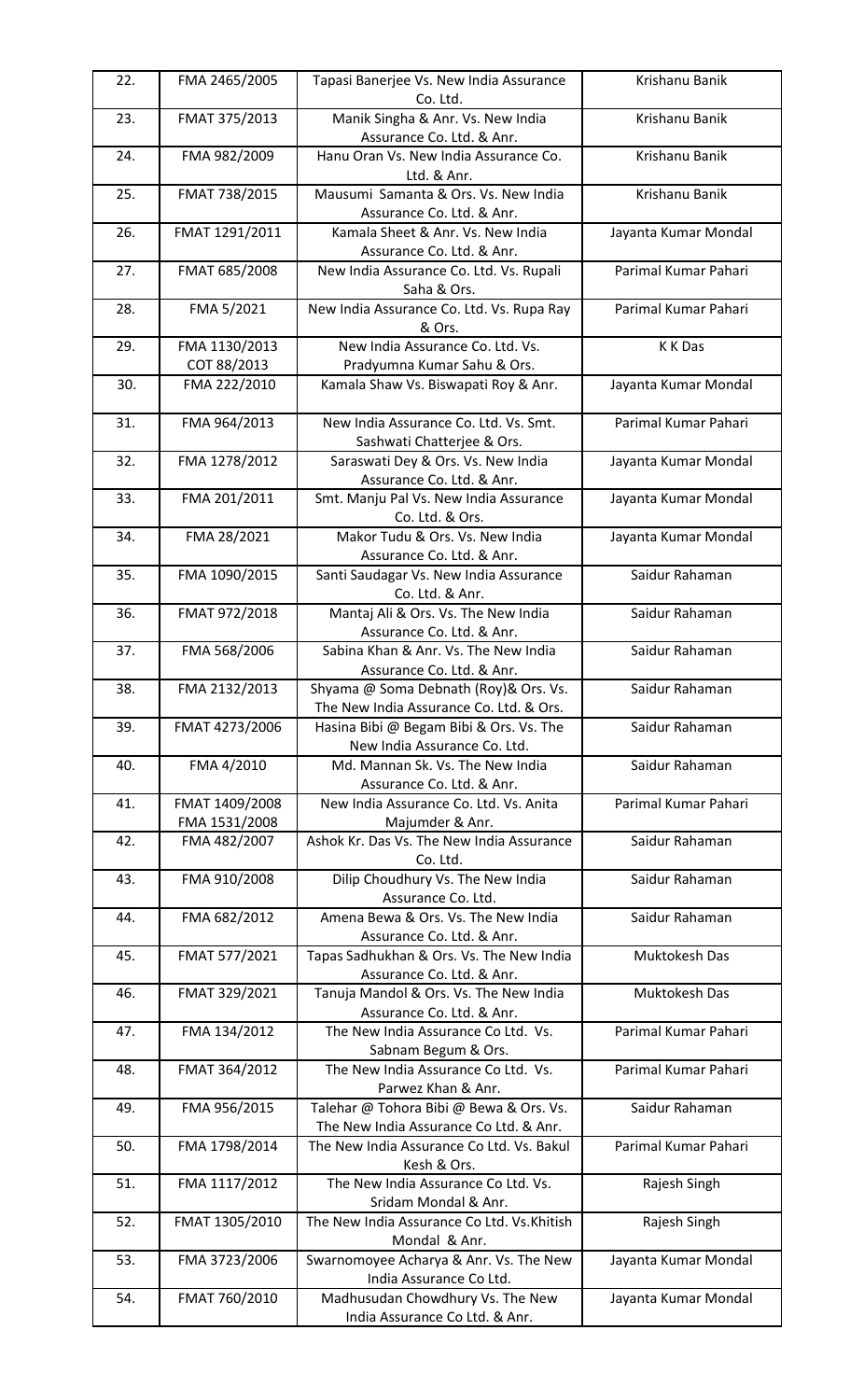| 55. | FMA 849/2009                    | Saikat Sen Vs. The New India Assurance Co                                     | Krishanu Banik       |
|-----|---------------------------------|-------------------------------------------------------------------------------|----------------------|
| 56. | FMA 1278/2012                   | Ltd. & Ors.<br>Saraswati Dey & Ors. Vs. The New India                         | Jayanta Mondal       |
|     |                                 | Assurance Co Ltd. & Anr.                                                      |                      |
| 57. | FMA 31/2008                     | Swapan Kr. Biswas Vs. New India Assurance<br>Co. Ltd.                         | Krishanu Banik       |
| 58. | FMAT 216/2012                   | New India Assurance Co. Ltd. Vs. Sanat<br>Naskar & Anr.                       | Rajesh Singh         |
| 59. | FMAT 1222/2012                  | New India Assurance Co. Ltd. Vs. Smt.<br>Kalabati Devi & Anr.                 | Rajesh Singh         |
| 60. | FMAT 1220/2003                  | Mantu Das Vs. New India Assurance Co.<br>Ltd.                                 | Krishanu Banik       |
| 61. | FMA 381/2009                    | Sohim Ali Vs. New India Assurance Co. Ltd.<br>& Anr.                          | Krishanu Banik       |
| 62. | FMAT 732/2003<br>FMA 2013/2003  | Swapan Bar Vs. Divisional Manager, New<br>India Assurance Co. Ltd.            | Krishanu Banik       |
| 63. | FMAT 153/2012                   | New India Assurance Co. Ltd. Vs. Ajija<br>Choudhury                           | Sanjay Paul          |
| 64. | FMA 650/2005                    | Manjari Ghosh & Ors. Vs. New India<br>Assurance Co. Ltd.                      | Krishanu Banik       |
| 65. | FMAT 461/2021                   | Sudha Krishna Nayek Vs. New India<br>Assurance Co. Ltd. & Anr.                | Amit Ranjan Roy      |
| 66. | FMA 149/2011                    | Sovona Ghosh & Ors. Vs. New India<br>Assurance Co. Ltd. & Anr.                | Krishanu Banik       |
| 67. | FMA 4666/2015                   | New India Assurance Co. Ltd. Vs. Shilpi<br>Chakraborty & Ors.                 | Parimal Kumar Pahari |
| 68. | FMAT 904/2015                   | Hajra Bibi & Ors. Vs. New India Assurance<br>Co. Ltd. & Anr.                  | Krishanu Banik       |
| 69. | FMA 1687/2003                   | Kanai Halder Vs. Div Manager, New India<br>Assurance Co. Ltd.                 | Krishanu Banik       |
| 70. | FMAT 1089/2008<br>FMA 145/2009  | Hiri Khetrapal & Anr. Vs. New India<br>Assurance Co. Ltd. & Anr.              | Krishanu Banik       |
| 71. | FMAT 433/2021                   | Priya Mondal (Minor) represented by her                                       | Amit Ranjan Roy      |
|     | FMA 1161/2021                   | Natural Rekharani Mondal & Ors. Vs. New                                       |                      |
| 72. |                                 | India Assurance Co. Ltd. & Anr.<br>Sk Sarafat Ali @ Sk. Sarafat Vs. New India | Krishanu Banik       |
|     | FMA 611/2011                    | Assurance Co. Ltd. & Anr.                                                     |                      |
| 73. | FMA 2095/2014                   | Baidyanath Dhak & Anr. Vs. New India<br>Assurance Co. Ltd. & Ors.             | Krishanu Banik       |
| 74. | FMAT 1328/2017                  | Smt. Sulekha Ghosh Vs. New India<br>Assurance Co. Ltd. & Anr.                 | Amit Ranjan Roy      |
| 75. | FMAT 463/2021                   | Jyotsna Saha & Ors. Vs. New India<br>Assurance Co. Ltd. & Ors.                | Amit Ranjan Roy      |
| 76. | FMAT 484/2021<br>FMA 1182/2021  | Pratima Singh & Ors. Vs. New India<br>Assurance Co. Ltd. & Anr.               | Amit Ranjan Roy      |
| 77. | FMAT 345/2015                   | New India Assurance Co. Ltd. Vs.<br>Monoranjan Sardar & Ors.                  | Rajdeep Bhattacharya |
| 78. | FMAT 2433/2006                  | Dipali Dey Vs. Ashoke Kr. Banerjee                                            | Amit Ranjan Roy      |
| 79. | FMAT 434/2021                   | Khukumoni Jana & Ors. New India                                               | Amit Ranjan Roy      |
| 80. | FMA 790/2021<br>FMAT 250/2015   | Assurance Co. Ltd. & Anr.<br>Mariam Bibi & Ors. Vs. New India                 | Jayanta Banerjee     |
| 81. | FMAT 871/2016                   | Assurance Co. Ltd. & Anr.<br>Kusum Devi Vs. New India Assurance Co.           | Krishanu Banik       |
| 82. | FMA 1225/2009                   | Ltd. & Ors.<br>New India Assurance Co. Ltd. Vs. Yusuf Ali                     | K K Das              |
| 83. | FMAT 995/2012                   | Paik @ Yusuf Paik & Anr.<br>The Oriental Insurance Co. Ltd. Vs. Malati        | Parimal Kumar Pahari |
| 84. | FMA 793/2008                    | Dolai & Ors.<br>The Oriental Insurance Co. Ltd. Vs. Kamal                     | Parimal Kumar Pahari |
| 85. | FMAT 271/2012                   | Kumar Goswami & Ors.<br>The Oriental Insurance Co. Ltd. Vs. Shanti            | Parimal Kumar Pahari |
|     | FMA 885/2012                    | Devi Prasad & Ors.                                                            |                      |
| 86. | FMA 289/2013                    | The Oriental Insurance Co. Ltd. Vs. Sahajan<br>Khatun & Ors.                  | Parimal Kumar Pahari |
| 87. | FMAT 1855/2007<br>FMA 1222/2007 | The Oriental Insurance Co. Ltd. Vs. Altab<br>Molla & Anr.                     | Parimal Kumar Pahari |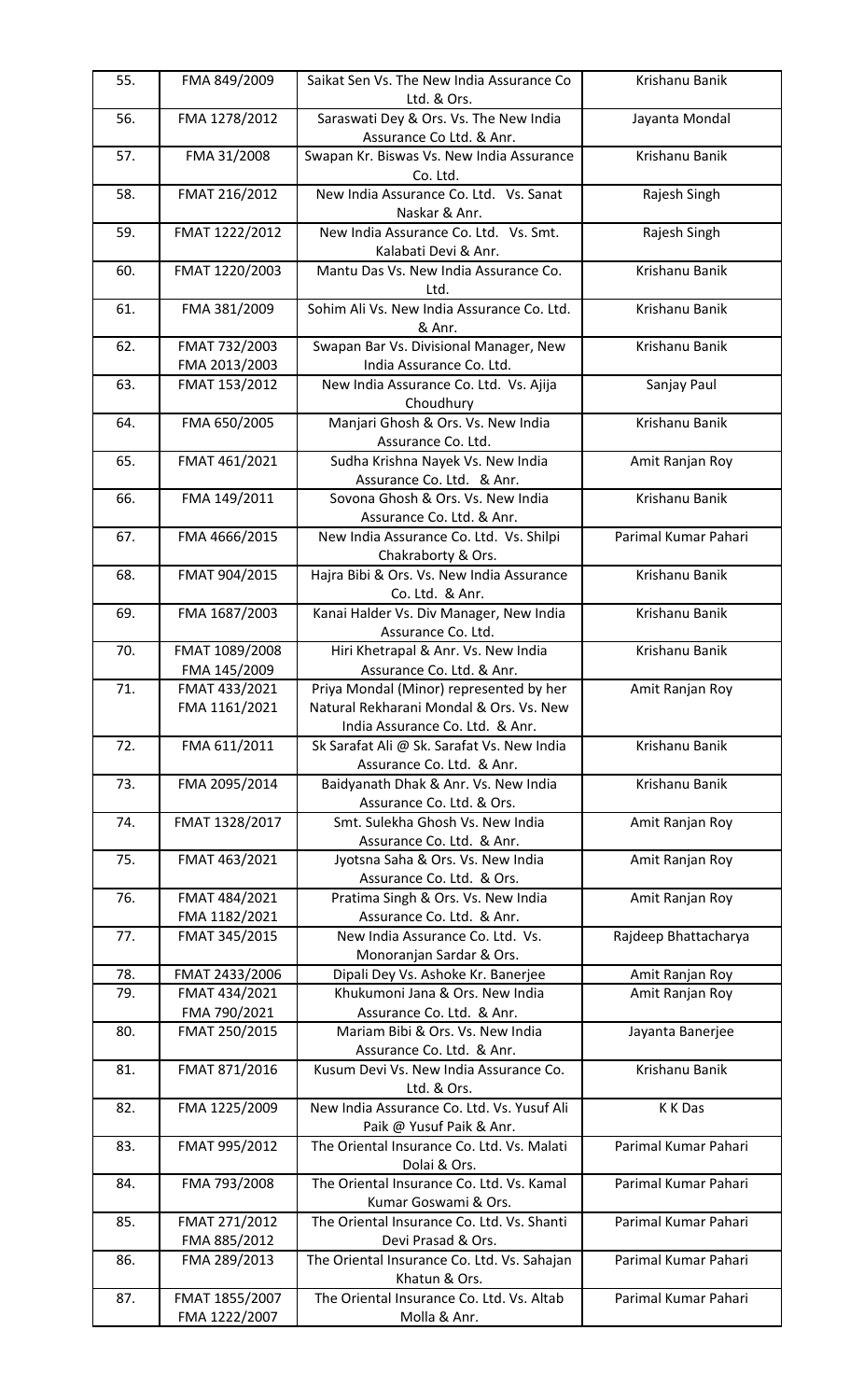| 88.  | FMA 328/2012                   | Mangali Murmu & Ors. Vs. The Oriental<br>Insurance Co. Ltd. & Anr.                                          | Jayanta Kumar Mondal |
|------|--------------------------------|-------------------------------------------------------------------------------------------------------------|----------------------|
| 89.  | FMAT 1157/2015                 | Trisankar Kumar Kundu Vs. Bimal Ghosh &<br>Anr.                                                             | Muktokesh Das        |
| 90.  | FMA 258/2012                   | The Oriental Insurance Co. Ltd. Vs. Basudev<br>Ghosh & Anr.                                                 | Hasi Saha            |
| 91.  | FMA 659/2019                   | Anjana Bal (Tamanag) & Ors. Vs. The<br>Oriental Insurance Co. Ltd. & Ors.                                   | L M Ghosh            |
| 92.  | FMA 1430/2015                  | Ataram Bakhla & Ors. Vs. The Oriental<br>Insurance Co. Ltd. & Anr.                                          | Saidur Rahaman       |
| 93.  | FMA 81/2017                    | The Oriental Insurance Co. Ltd. Vs. Jatika<br>Roy & Ors.                                                    | Rajesh Singh         |
| 94.  | FMA 199/2017                   | The Oriental Insurance Co. Ltd. Vs. Laxmi<br>Kanta Pal & Anr.                                               | Parimal Kumar Pahari |
| 95.  | FMA 490/2009                   | Mst. Golajan Bibi & Anr. Vs. The Oriental<br>Insurance Co. Ltd. & Anr.                                      | Krishanu Banik       |
| 96.  | FMA 232/2010                   | Jiban Chatterjee & Anr. Vs. The Oriental<br>Insurance Co. Ltd. & Anr.                                       | Krishanu Banik       |
| 97.  | FMA 205/2011                   | Oriental Insurance Co. Ltd. Vs. Rekha Gope<br>& Ors.                                                        | Sanjay Paul          |
| 98.  | FMAT 1276/2012<br>FMA 810/2013 | Jagadish Das Vs. Oriental Insurance Co. Ltd.<br>& Anr.                                                      | Saidur Rahaman       |
| 99.  | FMA 649/2014                   | Solimuddin Ahamed & Anr. Vs. D.M<br>Oriental Insurance Co. Ltd. & Anr.                                      | Saidur Rahaman       |
| 100. | FMAT 1315/2011                 | Oriental Insurance Co. Ltd. Vs. Ajimal Hak<br>@ Ajimul Haque & ors.                                         | Sanjay Paul          |
| 101. | FMAT 1314/2011                 | Oriental Insurance Co. Ltd. Vs. Ashutosh<br>Mazumder & Ors.                                                 | Sanjay Paul          |
| 102. | FMAT 1316/2011                 | Oriental Insurance Co. Ltd. Vs. Nakul Sarkar<br>@ Makul Darkar @ Makbul Sarkar & Ors.                       | Sanajy Paul          |
| 103. | FMA 2527/2007                  | Oriental Insurance Co. Ltd. & Anr. Vs. Firoja<br>Bibi                                                       | K K Das              |
| 104. | FMAT 1110/2016                 | Oriental Insurance Co. Ltd. Vs. Parbati<br>Chaudhury & Ors.                                                 | K K Das              |
| 105. | FMAT 522/2011<br>FMA 611/2012  | Oriental Insurance Co. Ltd. Vs. Sisir Saha @<br>Mithu & Ors.                                                | Sanjay Paul          |
| 106. | FMA 560/2012                   | Oriental Insurance Co. Ltd. Vs. Basana<br><b>Biswas</b>                                                     | Parimal Kumar Pahari |
| 107. | FMAT 122/2020<br>FMA 11/2021   | Oriental Insurance Co. Ltd. Vs. Swastika<br>Sengupta Dasgupta & Ors.                                        | Sanjay Pal           |
| 108. | FMA 590/2017                   | Chandu Bose Vs. Oriental Insurance Co.<br>Ltd. & Anr.                                                       | Amit Ranjan Roy      |
| 109. | FMA 450/2017                   | Cholamandalam MS General Insurance Co.<br>Ltd. Vs. Pinaki Chakraborty & Ors.                                | Rajesh Singh         |
| 110. | FMAT 385/2021                  | Bela Rani Pal & Anr. Vs. Cholamandalam<br>MS General Insurance Co. Ltd. & Anr.                              | Subhankar Mondal     |
| 111. | FMA 1151/2021                  | Madhu Bhunia @ Bhunya & Ors. Vs.<br>Cholamandalam MS General Ins Co. Ltd.                                   | Subhankar Mondal     |
| 112. | FMAT 1162/2017                 | Cholamandalam MS General Insurance Co.<br>Ltd. Vs. Sahana Khan & Ors.                                       | Soumava Mukherjee    |
| 113. | FMAT 679/2015                  | Santana Panja & Ors. Vs. Cholamandalam<br>MS General Insurance Co. Ltd. & Anr.                              | Ali Imam Shah        |
| 114. | FMAT 778/2018                  | Rinka Thakur Shil @ Rinku Shil & Ors. Vs.<br>Cholamandalam MS General Insurance Co.                         | Saidur Rahaman       |
| 115. | FMAT 16/2018                   | Ltd. & Anr.<br>Jitu Mahanta & Ors. Vs. Cholamandalam                                                        | Jayanta Banerjee     |
| 116. | FMA 213/2021                   | MS General Insurance Co. & Anr.<br>ICICI Lombard General Insurance Co. Ltd.                                 | Parimal Kumar Pahari |
| 117. | FMA 2629/2016                  | Vs. Anjali Pal & Ors.<br>ICICI Lombard General Insurance Co. Ltd.                                           | Parimal Kumar Pahari |
| 118. | FMA 58/2016                    | Vs. Abhinaba Sinha @ Singha & Anr.<br>ICICI Lombard General Insurance Co. Ltd.<br>Vs. Mithu Tarafdar & Ors. | Sayak Majumder       |
| 119. | FMA 4669/2015                  | Raghunath Dutta Vs. Sukdev Singh & Anr.                                                                     | L M Ghosh            |
| 120. | FMA 72/2017                    | Future Generali India Insurance Co. Ltd. Vs.<br>Padma Bauri & Ors.                                          | Rajesh Singh         |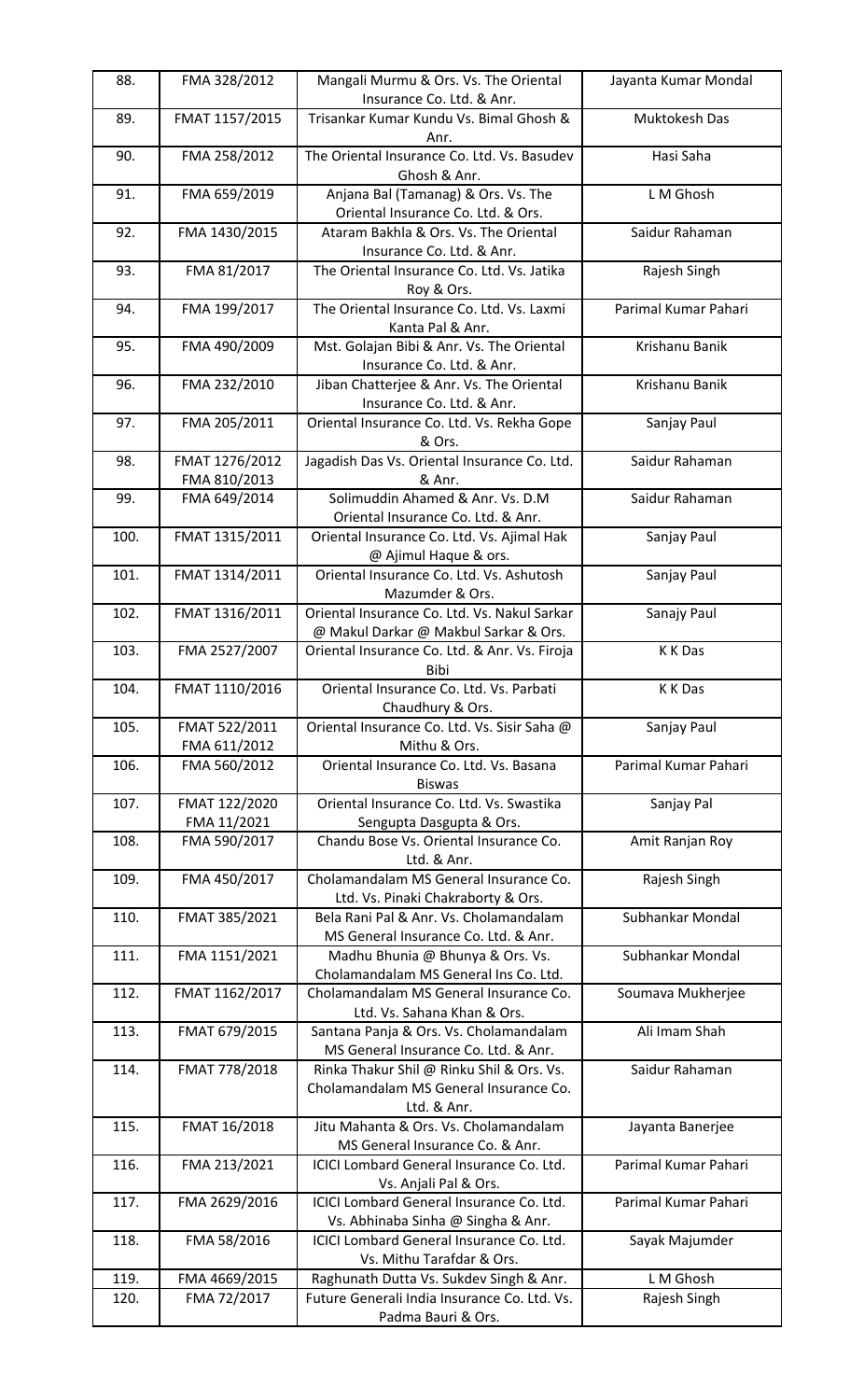| 121. | FMAT 401 of 2019               | Reliance General Insurance Co. Ltd. Vs.<br>Safikul Alam & Anr.                       | K K Das                  |
|------|--------------------------------|--------------------------------------------------------------------------------------|--------------------------|
| 122. | FMAT 703/2017                  | Mofijul Molla Vs. Reliance General                                                   | Ashique Mondal           |
|      | FMA 1403/2018                  | Insurance Co. Ltd. & Anr.                                                            |                          |
| 123. | FMAT 499/2019                  | Reliance General Insurance Co. Ltd. Vs.<br>Tarak Ghosh & Anr.                        | K K Das                  |
| 124. | FMA 39/2019                    | Reliance General Insurance Co. Ltd. Vs. Bali<br>Ram Rai & Anr.                       | K K Das                  |
| 125. | FMA 435/2019                   | Hopanmayee Saren & Anr. Vs. The Shriram<br>General Insurance Co. Ltd. & Anr.         | Saidur Rahaman           |
| 126. | FMA 374/2019                   | Darifa Khatun Vs. Shriram general<br>Insurance Co. Ltd. & Anr.                       | Saidur Rahaman           |
| 127. | FMAT 499/2018<br>FMA 1864/2018 | Shriram General Insurance Co. Ltd. Vs.<br>Baby Bibi & Ors.                           | Saidur Rahaman           |
| 128. | FMA 64/2017                    | Madhu Das (Shaw) & Anr. Vs. Shriram<br>General Insurance Co. Ltd. & Anr.             | Krishanu Banik           |
| 129. | FMAT 421/2021                  | Farida Khatun Begam & Ors. Vs. The<br>Magma HDI general Insurance Co. Ltd. &<br>Anr. | Saidur Rahaman           |
| 130. | FMAT 397/2021<br>FMA 1111/2021 | Chandana Ghosh & Anr. Vs. Magma HDI<br>genral insurance Co. Ltd. & Anr.              | Sima Ghosh               |
| 131. | FMAT 144/2020<br>FMA 1068/2021 | Magma HDI General Insurance Co. Ltd. Vs.<br>Kenij Rasul & Ors.                       | Parimal Kumar Pahari     |
| 132. | FMAT 143/2020<br>FMA 1067/2021 | Magma HDI General Insurance Co. Ltd. Vs.<br>Kenij Rasul & Anr.                       | Parimal Kumar Pahari     |
| 133. | FMAT 160/2020                  | M/S. Indusind Bank Ltd. Vs. Anil Kumar<br>Yadav                                      | Pramod Kumar Srivastav   |
| 134. | FMAT 161/2020                  | M/S. Indusind Bank Ltd. Vs. Anil Kumar<br>Yadav                                      | Pramod Kumar Srivastav   |
| 135. | FMA 360/2021                   | Ankur Sekh Vs. Cholamandalam<br>Investment & finance Co. Ltd.                        | Asit Kumar Bhattacharyya |
| 136. | FMA 359/2021                   | Angur Sekh Vs. Cholamandalam MS<br>General Insurance Co. Ltd.                        | Asit Kumar Bhattacharyya |
| 137. | FMA 2795/2015                  | Manju Srivastav & Ors. Vs. National<br>Insurance Co. Ltd. & Anr.                     | Amit Ranjan Roy          |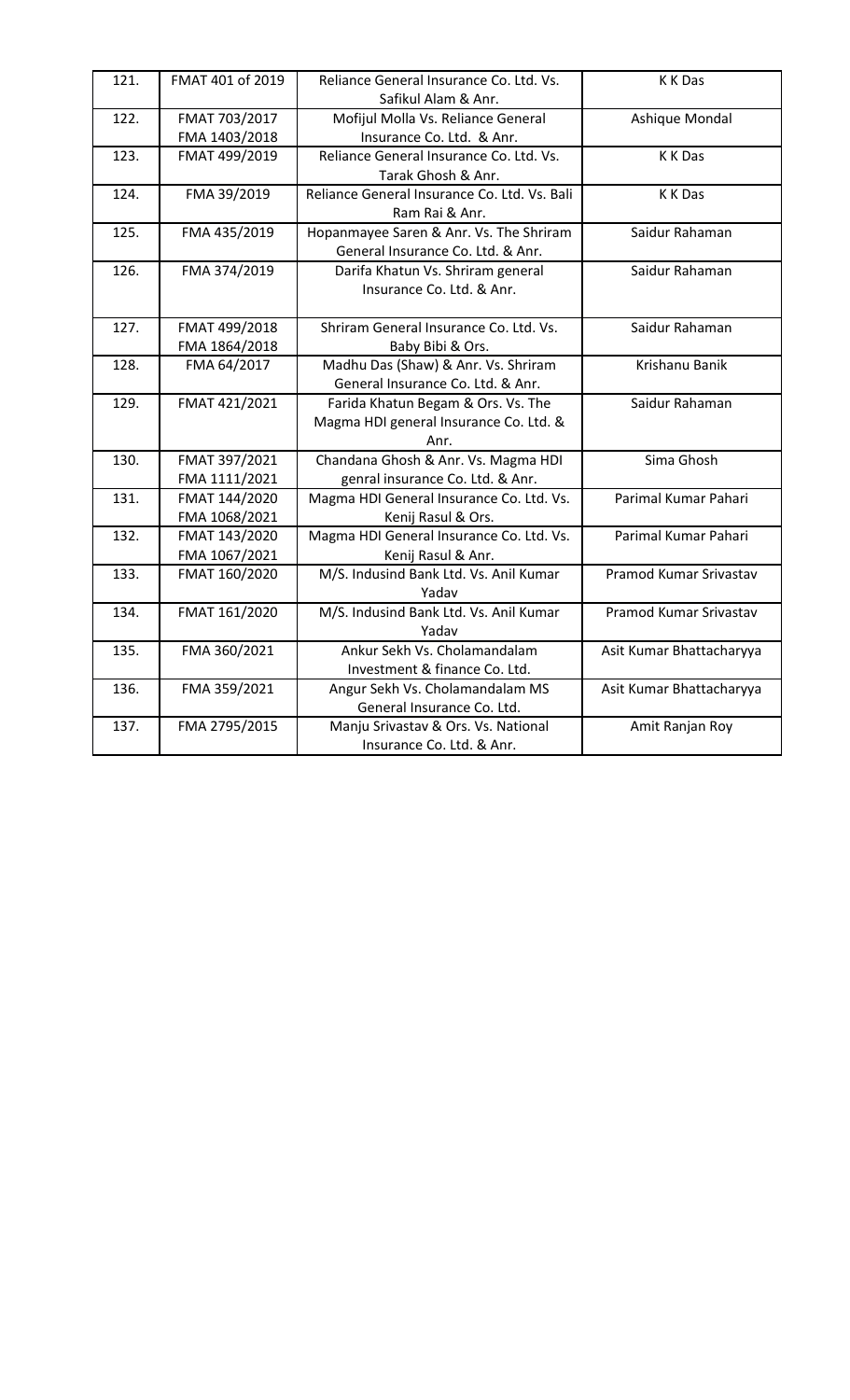# **NATIONAL LOK ADALAT**

## **11th Day of December, 2021**

#### **BENCH - II**

## The Hon'ble Justice Ajoy Kumar Mukherjee, Smt. Chandreyee Alam, Learned Advocate

### From 10.30 A.M to 1.15 P.M & From 2.00 P.M to 5.00 P.M

### Court Room No. – 8

| SI. | Case No.                       | Name of the parties                                                                 | Name of the Advocate |
|-----|--------------------------------|-------------------------------------------------------------------------------------|----------------------|
| No. |                                |                                                                                     | for the petitioner   |
| 1.  | FMA 213/2002                   | Gour Das & Anr. Vs. United India Insurance<br>Co. Ltd.                              | Krishanu Banik       |
| 2.  | FMA 1063/2016<br>COT 28/2020   | United India Insurance Co. Ltd. Vs.<br>Pramshila Devi & Anr.                        | Parimal Kr. Pahari   |
| 3.  | FMAT 1292/2013<br>FMA 27/2015  | Mujid Saha @ Saha Mujid Ali Vs. United<br>India Insurance Co. Ltd.                  | Krishanu Banik       |
| 4.  | FMA 146/2006                   | Rupsona Bibi Vs. United India Ins Co. Ltd.                                          | Krishanu Banik       |
| 5.  | FMA 1041/2015                  | Smtya Kalpana Maity & Ors. Vs. United<br>India Insurance Co. Ltd. & Anr.            | Krishanu Banik       |
| 6.  | FMA 836/2005                   | Rabindranath Panda & Ors. Vs. United<br>India Insurance Co. Ltd.                    | Krishanu Banik       |
| 7.  | FMAT 2939/2003                 | Kamala Bala Samanta & Ors. Vs. United<br>India Insurance Co. Ltd.                   | Krishanu Banik       |
| 8.  | FMAT 1001/2015                 | Mantu Barik @ Matu Barik & Ors. Vs.<br>United India Insurance Co. Ltd. & Anr.       | Krishanu Banik       |
| 9.  | FMA 727/2012                   | Rekha Den & Anr. Vs. United India<br>Insurance Co. Ltd.                             | Krishanu Banik       |
| 10. | FMA 1120/2013                  | Kalipada Sarkar & Ors. Vs. United India<br>Insurance Co. Ltd. & Anr.                | Krishanu Banik       |
| 11. | FMAT 1291/2013                 | Monoj Kumar Bera Vs. United India<br>Insurance Co. Ltd. & Anr.                      | Krishanu Banik       |
| 12. | FMA 835/2013                   | Ketoki Pal & Ors. Vs. The Branch Manager,<br>United India Insurance Co. Ltd. & Ors. | Krishanu Banik       |
| 13. | FMAT 2621/2005                 | Manik Pal Vs. United India Insurance Co.<br>Ltd.                                    | Krishanu Banik       |
| 14. | FMAT 740/2015<br>FMA 3682/2015 | Rinku Mondal & Ors. Vs. United India<br>Insurance Co. Ltd. & Anr.                   | Krishanu Banik       |
| 15. | FMA 358/2021                   | Surendar Kaur Singh Vs. United India<br>Insurance Co. Ltd. & Anr.                   | Subhankar Mondal     |
| 16. | FMA 1927/2016                  | United India Insurance Co. Ltd. Vs. Rekha<br>Mondal & Ors.                          | K K Das              |
| 17. | FMAT 948/2018                  | Lutfar Bibi & Ors. Vs. United India<br>Insurance & Anr.                             | Jayanta Kumar Mondal |
| 18. | FMA 1069/2021                  | Panchumi Bhui @ Bhunia & Ors. Vs. United<br>India Insurance Co. Ltd. & Anr.         | Jayanta Kumar Mondal |
| 19. | FMA 3449/2013                  | Nizamuddin Molla Vs. United India<br>Insurance Co. Ltd. & Anr.                      | Jayanta Kumar Mondal |
| 20. | FMA 532/2018                   | Pranati Khanra & Ors. Vs. United India<br>Insurance Co. Ltd. & Anr.                 | Jayanta Kumar Mondal |
| 21. | FMA 3722/2016                  | Lakshmi Kanta Das & Ors. Vs. Manas Sen &<br>Ors.                                    | Jayanta Kumar Mondal |
| 22. | FMAT 1539/2013                 | Mahaboob Alam & Ors. Vs. United India<br>Insurance Co. Ltd.                         | Saidur Rahaman       |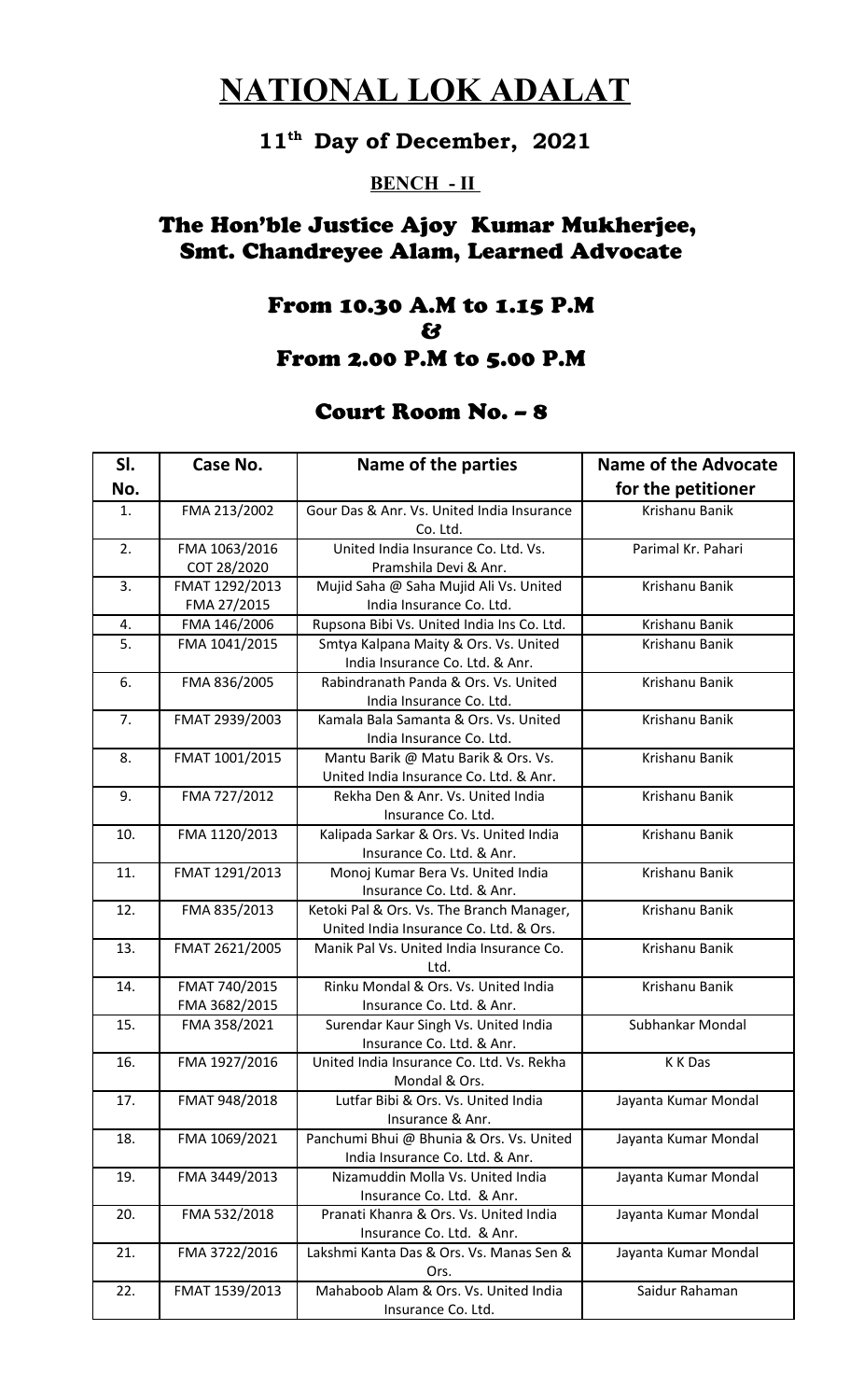| 23. | FMA 283/2005                   | Sampurna Malakar & Ors. Vs. United India<br>Insurance Co. Ltd.                | Saidur Rahaman       |
|-----|--------------------------------|-------------------------------------------------------------------------------|----------------------|
| 24. | FMAT 1601/2009                 | Biva Sadhya (Kantha) & Ors. Vs. The United<br>India Insurance Co. Ltd. & Anr. | Saidur Rahaman       |
| 25. | FMA 2059/2013                  | Lalbanu Bibi & Ors. Vs. United India<br>Insurance Co. Ltd.                    | Saidur Rahaman       |
| 26. | FMA 619/2004                   | Sahidul Islam & Anr. Vs. United India<br>Insurance Co. Ltd.                   | Saidur Rahaman       |
| 27. | FMA 1126/2008                  | Mrityunjoy Samanta Vs. United India<br>Insurance Co. Ltd. & Anr.              | Saidur Rahaman       |
| 28. | FMA 538/2010                   | Anupam Halder Vs. United India Insurance<br>Co. Ltd. & Anr.                   | Saidur Rahaman       |
| 29. | FMAT 1605/2005                 | Atul Prasad Sarkar Vs. United India<br>Insurance Co. Ltd.                     | Saidur Rahaman       |
| 30. | FMA 170/2010                   | Amina Bibi & Anr. Vs. United India<br>Insurance Co. Ltd.                      | Saidur Rahaman       |
| 31. | FMAT 576/2019                  | Toton Ghosh Vs. United India Insurance Co.<br>Ltd. & Anr.                     | Muktokesh Das        |
| 32. | FMA 849/2008                   | Rama Rani Pal & Ors. Vs. United India<br>Insurance Co. Ltd. & Anr.            | Krishanu Banik       |
| 33. | FMA 657/2010                   | Namita Tudu & Ors. Vs. United India<br>Insurance Co. Ltd. & Anr.              | Krishanu Banik       |
| 34. | FMA 36/2006                    | Nooraisha Khatoon & Ors. Vs. United India<br>Insurance Co. Ltd.               | Krishanu Banik       |
| 35. | FMA 479/2002                   | Smt. Rupa Paul & Ors. United India<br>Insurance Co. Ltd.                      | Krishanu Banik       |
| 36. | FMAT 2326/2003<br>FMA 639/2010 | Rina Bhattacharjee & Ors. Vs. United India<br>Insurance Co. Ltd.              | Krishanu Banik       |
| 37. | FMAT 688/2001                  | Purnima Adhikari & Anr. Vs. United India<br>Insurance Co. Ltd.                | Krishanu Banik       |
| 38. | FMA 261/2003                   | Wasira Begum & Ors. Vs. United India<br>Isurance Co. Ltd.                     | Krishanu Banik       |
| 39. | FMA 213/2002                   | Gour Das & Anr. Vs. United India Insurance<br>Co. Ltd.                        | Krishanu Banik       |
| 40. | FMA 142/2013                   | United India insurance Co. Ltd. Vs. Gouri<br>Sankar Das & Ors.                | Parimal Kumar Pahari |
| 41. | FMA 1043/2009                  | Manika Dey & Ors. Vs. United India<br>Insurance Co. Ltd. & Anr.               | Krishanu Banik       |
| 42. | FMA 1077/2012                  | Rijiya Mallik & Anr. Vs. United India<br>Insurance Co. Ltd. & Anr.            | Krishanu Banik       |
| 43. | FMA 1344/2013                  | Gita Rani Maji & Ors. Vs. United India<br>Insurance Co. Ltd. & Ors.           | Krishanu Banik       |
| 44. | FMAT 3270/2005                 | Panchu Gopal Ghosh & Ors. Vs. United<br>India Insurance Co. Ltd.              | Krishanu Banik       |
| 45. | FMA 692/2004                   | Prem Chand Mahato & Anr. Vs. United<br>India Insurance Co. Ltd.               | Krishanu Banik       |
| 46. | FMA 361/2019                   | National Insurance Co. Ltd. Vs. Putul Dey &<br>Ors.                           | Saibalendu Bhowmick  |
| 47. | FMAT 394/2021                  | Pratima Adhikary & Anr. Vs. National<br>Insurance Co. Ltd. & Anr.             | Subhankar Mondal     |
| 48. | FMAT 392/2021                  | Rekha Rani Samanta & Anr. Vs. National<br>Insurance Co. Ltd. & Anr.           | Subhankar Mondal     |
| 49. | FMAT 360/2021                  | Tapasi Bera & Anr. Vs. National Insurance<br>Co. Ltd. & Anr.                  | Subhankar Mondal     |
| 50. | FMA 1152/2021                  | Basudeb Pramanik & Ors. Vs. National<br>Insurance Co. Ltd. & Anr.             | Subhankar Mondal     |
| 51. | FMAT 557/2021                  | Tumpa Barma @ Tuma Biswas & Ors. Vs.<br>National Insurance Co. Ltd. & Anr.    | Subhankar Mondal     |
| 52. | FMAT 556/2021                  | Baburam Barui Vs. National Insurance Co.<br>Ltd. & Anr.                       | Subhankar Mondal     |
| 53. | FMAT 597/2021                  | Tushta Mahata & Ors. Vs. National<br>Insurance Co. Ltd. & Anr.                | Subhankar Mondal     |
| 54. | FMAT 645/2021                  | Chandmoni Saren & Ors. Vs. National<br>Insurance Co. Ltd. & Anr.              | Subhankar Mondal     |
| 55. | FMA 163/2010                   | Md. Moniruddin Hossain & Anr. Vs. The                                         | Saidur Rahaman       |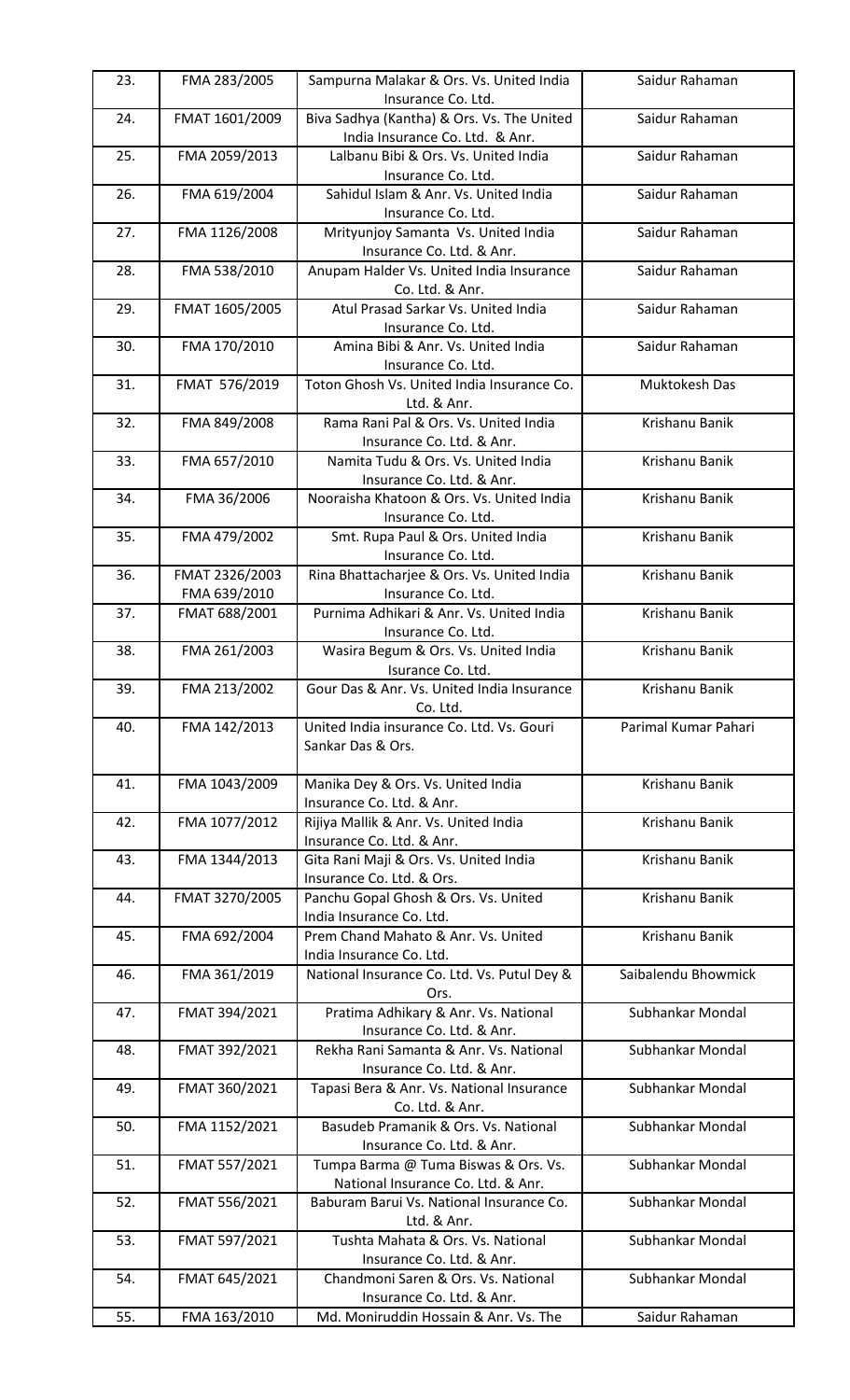|     |                                | Divisional Manager, National Insurance Co.                               |                      |
|-----|--------------------------------|--------------------------------------------------------------------------|----------------------|
|     |                                | Ltd. & Anr.                                                              |                      |
| 56. | FMAT 107/2004                  | Jayanti Sarkar @ Jayanta Vs. National<br>Insurance Co. Ltd.              | Saidur Rahaman       |
| 57. | FMAT 3344/2004                 | Manjina Khatoon & Ors. Vs. National<br>Insurance Co. Ltd.                | Saidur Rahaman       |
| 58. | FMAT 471/2009                  | Rozina Bewa & Ors. Vs. National Insurance<br>Co. Ltd. & Anr.             | Saidur Rahaman       |
| 59. | FMA 215/2007                   | Yashoda Roy @ Yashoda Bala Roy Vs.<br>National Insurance Co. Ltd.        | Saidur Rahaman       |
| 60. | FMAT 3295/2006                 | Bakul Hossain @ Bakul Sk. Vs. National<br>Insurance Co. Ltd.             | Saidur Rahaman       |
| 61. | FMAT 4517/2005                 | Lakshmi Das Vs. National Insurance Co. Ltd.                              | Saidur Rahaman       |
| 62. | FMAT 464/2016<br>FMA 3612/2016 | National Insurance Co. Ltd. Vs. Md. Lutfar<br>Rahaman Co. Ltd. & Ors.    | K K Das              |
| 63. | FMAT 1034/2017                 | Santilata Dey Sarkar & Ors. Vs. National<br>Insurance Co. Ltd. & Anr.    | Muktokesh Das        |
| 64. | FMA 1034/2017                  | National Insurance Co. Ltd. Vs. Anita<br>Biswas & Ors.                   | Parimal Kumar Pahari |
| 65. | FMAT 694/2012                  | National Insurance Co. Ltd. Vs. Ganesh Ray<br>& Anr.                     | Rajesh Singh         |
| 66. | FMAT 880/2014                  | National Insurance Co. Ltd. Vs. Chhabi Das<br>& Anr.                     | K K Das              |
| 67. | FMA 2949/2016                  | National Insurance Co. Ltd. Vs. Debasis<br>Hazra & Ors.                  | K K Das              |
| 68. | FMA 649/2021                   | Refajun Bibi & Ors. Vs. National Insurance<br>Co. Ltd. & Anr.            | Ali Imam Shah        |
| 69. | FMAT 417/2020                  | Farida Sekh & Ors. Vs. National Insurance<br>Co. Ltd. & Ors.             | Ali Imam Shah        |
| 70. | FMAT 920/2014                  | National Insurance Co. Ltd. Vs. Masena Bibi<br>& Ors.                    | Parimal Kumar Pahari |
| 71. | FMA 3898/2015                  | National Insurance Co. Ltd. Vs. Jyotsna<br>Sarkar & Ors.                 | Rajesh Singh         |
| 72. | FMAT 94/2008<br>FMA 1577/2008  | National Insurance Co. Ltd. Vs. Aparna<br>Goswami & Ors.                 | Rajesh Singh         |
| 73. | FMAT 1280/2017                 | National Insurance Co. Ltd. Vs. Sultan Ali &<br>Anr.                     | Sucharita Paul       |
| 74. | FMA 492/2006                   | Swapan Roy & Anr. Vs. Divisional Manager,<br>National insurance Co. Ltd. | Saidur Rahaman       |
| 75. | FMA 493/2006                   | Smt. Palo Roy Vs. Divisional Manager,<br>National Insurance Co. Ltd.     | Saidur Rahaman       |
| 76. | FMA 1234/1997<br>&             | National Insurance Co. Ltd. Vs. Minati Pal<br>&                          |                      |
|     | FMA 1228/1997                  | National Insurance Co. Ltd. Vs. Sushila Bala<br>Mondal                   |                      |
| 77. | FMAT 19/2019                   | Halima Khatun & Ors. Vs. National<br>Insurance Co. Ltd. & Ors.           | Saidur Rahaman       |
| 78. | FMAT 110/2019                  | Saifur Rahaman & Ors. Vs. National<br>Insurance Co. Ltd. & Ors.          | Saidur Rahaman       |
| 79. | FMAT 802/2018                  | National Insurance Co. Ltd. Vs.Sukhjan Bibi<br>@ Sukhjan Begum & Ors.    | Parimal Kumar Pahari |
| 80. | FMAT 893/2018                  | Supriti Pramanik & Ors. Vs. National<br>Insurance Co. Ltd. & Anr.        | Dhananjay Nayek      |
| 81. | FMA 919/2021                   | Firoja Bibi & Ors. Vs. National Insurance Co.<br>Ltd. & Anr.             | Dhananjay Nayek      |
| 82. | FMA 351/2005                   | Binoda Bewa Vs. Ranjit Pr. Show                                          | Parvej Alam          |
| 83. | FMA 50/2008                    | National Insurance o. Ltd. Vs. Munia Orao                                | Parimal Kumar Pahari |
| 84. | FMAT 1035/2014                 | National Insurance o. Ltd. Vs. Rathin<br>Chowdhry & Ors.                 | Parimal Kumar Pahari |
| 85. | FMAT 62/2021<br>FMA 314/2021   | Pallabi Saha Vs. National Insurance o. Ltd.<br>& Ors.                    | Jayanta Banerjee     |
| 86. | FMAT 454/2020                  | Dipak Ghosh Vs. National Insurance o. Ltd.                               | Jayanta Banerjee     |
|     | FMA 113/2021                   | & Anr.                                                                   |                      |
| 87. | FMAT 745/2021                  | National Insurance Co. Ltd. Vs. Jishu                                    | Rajesh Singh         |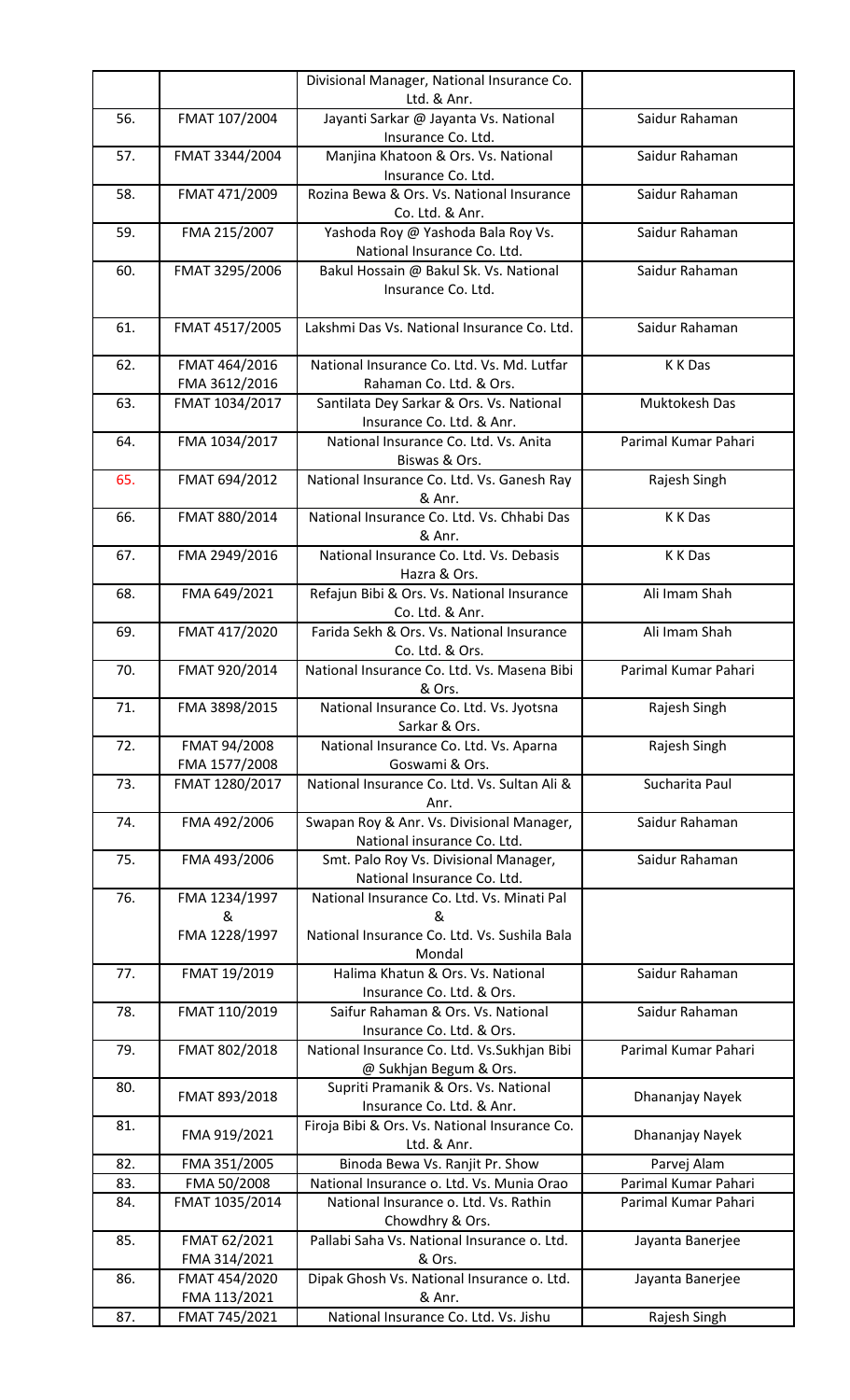|      |                                | Krishna Murmu & Ors.                                                              |                           |
|------|--------------------------------|-----------------------------------------------------------------------------------|---------------------------|
| 88.  | FMAT 746/2021                  | National Insurance Co. Ltd. Vs.Anita Manna<br>& Ors.                              | Rajesh Singh              |
| 89.  | FMA 2569/2015                  | National Insurance Co. Ltd. Vs. Khadi Soren<br>& Anr.                             | Afroz Alam                |
| 90.  | FMA 119/2005                   | National Insurance Co. Ltd. Vs. Sunita<br>Hedge                                   | Rajesh Singh              |
| 91.  | FMAT 625/2015                  | National Insurance Co. Ltd. Vs. Muslem Ali<br>Bag @ Muslem Bag & Ors.             | Saibalendu Bhowmick       |
| 92.  | FMAT 1214/2017                 | Jaba Mandi & Ors. Vs. National Insurance<br>Co. Ltd. & Anr.                       | Amit Ranjan Roy           |
| 93.  | FMAT 495/2015                  | Karabi Bhattacharjee @ Bhattacharyya Vs.<br>National Insurance Co. Ltd. & Anr.    | Amit Ranjan Roy           |
|      | With<br>FMAT 341/2015          | National Insurance Co. Ltd. Vs. Karabi<br>Bhattacharjee & Ors.                    | K K Bandopadhyay          |
| 94.  | FMAT 428/2020                  | Mila Devi & Ors. Vs. National Insurance Co.<br>Ltd. & Anr.                        | Subhankar Mondal          |
| 95.  | FMAT 59/2020                   | National Insurance Co. Ltd. Vs. Pramath Kr.<br>Gupta & Ors.                       | Sucharita Pal             |
| 96.  | FMA 563/2010                   | National Insurance Co. Ltd. Vs. Barnali<br>Majumder & Ors.                        | Parimal Kumar Pahari      |
| 97.  | FMA 915/2015                   | National Insurance Co. Ltd. Vs. Sarbeswar<br>Ghosh& Anr.                          | Parimal Kumar Pahari      |
| 98.  | FMAT 671/2021                  | National Insurance Co. Ltd. Vs. Suni Saren<br>& Ors.                              | Sucharita Pal             |
| 99.  | FMAT 681/2021                  | National Insurance Co. Ltd. Vs. Shikha Rani<br>Halder & Anr.                      | Sanjay Paul               |
| 100. | FMAT 683/2021                  | National Insurance Co. Ltd. Vs. Najruddin<br>Halder & Anr.                        | Sanjay Paul               |
| 101. | FMA 1759/2014                  | National Insurance Co. Ltd. Vs. Archana<br>Ghosh & Ors.                           | Rajesh Singh              |
| 102. | FMAT 27/2012                   | Sandhya Ghosal & Ors. Vs. National<br>Insurance Co. Ltd. & Anr.                   | Uday Sankar Chattopadhyay |
| 103. | FMA 733/2015                   | National Insurance Co. Ltd. Vs. Lilufa<br>Begum & Ors.                            | Rajesh Singh              |
| 104. | FMA 3465/2015                  | Rabiol Hosen Sekh & Anr. Vs. National<br>Insurance Co. Ltd. & Anr.                | Uday Sankar Chattopadhyay |
| 105. | FMA 1015/2013                  | National Insurance Co. Ltd. Vs. Asit Kumar<br>Sarkar                              | Parimal Kumar Pahari      |
| 106. | FMAT 1061/2018<br>FMA 952/2021 | Ramesh Yadav Vs. Bajaj Allianz General<br>Insurance Co. Ltd.                      | Ashique Mondal            |
| 107. | FMAT 3/2020                    | Shanti Saha & Ors. Vs. Bajaj Allianz General<br>Insurance Co. Ltd. & Anr.         | Krishanu Banik            |
| 108. | FMAT 45/2021                   | Kamala Pal Vs. Bajaj Allianz General<br>Insurance Co. Ltd. & Anr.                 | Krishanu Banik            |
| 109. | FMAT 49/2021                   | Bablu Manna Vs. Bajaj Allianz General<br>Insurance Co. Ltd.                       | Krishanu Banik            |
| 110. | FMA 811/2021<br>COT 27/2018    | Bajaj Allianz General Insurance Co. Ltd. Vs.<br>Gita Das & Ors.                   | Rajesh Singh              |
| 111. | FMA 2548/2014                  | Bajaj Allianz General Insurance Co Ltd. Vs.<br>Muniya & Ors.                      | Rajesh Singh              |
| 112. | FMA 1499/2011                  | Bajaj Allianz general Insurance Co. Ltd. Vs.<br>Sushanta Santra @ Susanta Santra  | Rajesh Singh              |
| 113. | FMA 925/2021                   | Bajaj Allianz General Insurance Co. Ltd. Vs.<br>Saqib Jamal @ Shakeb Jamal & Anr. | Rajesh Singh              |
| 114. | FMA 3918/2016                  | Bajaj Allianz General Insurance Co. Ltd. Vs.<br>Putul Patra & Ors.                | Rajesh Singh              |
|      |                                |                                                                                   |                           |
| 115. | FMAT 1351/2013                 | Bablu Das Bairagya Vs. Dibakar Mukherjee                                          | Ashutosh Bhattacharya     |
| 116. | FMAT 414/2020                  | Bajaj Allianz General Insurance Co. Ltd. Vs.<br>Sunil Chakraborty & Ors.          | Rajesh Singh              |